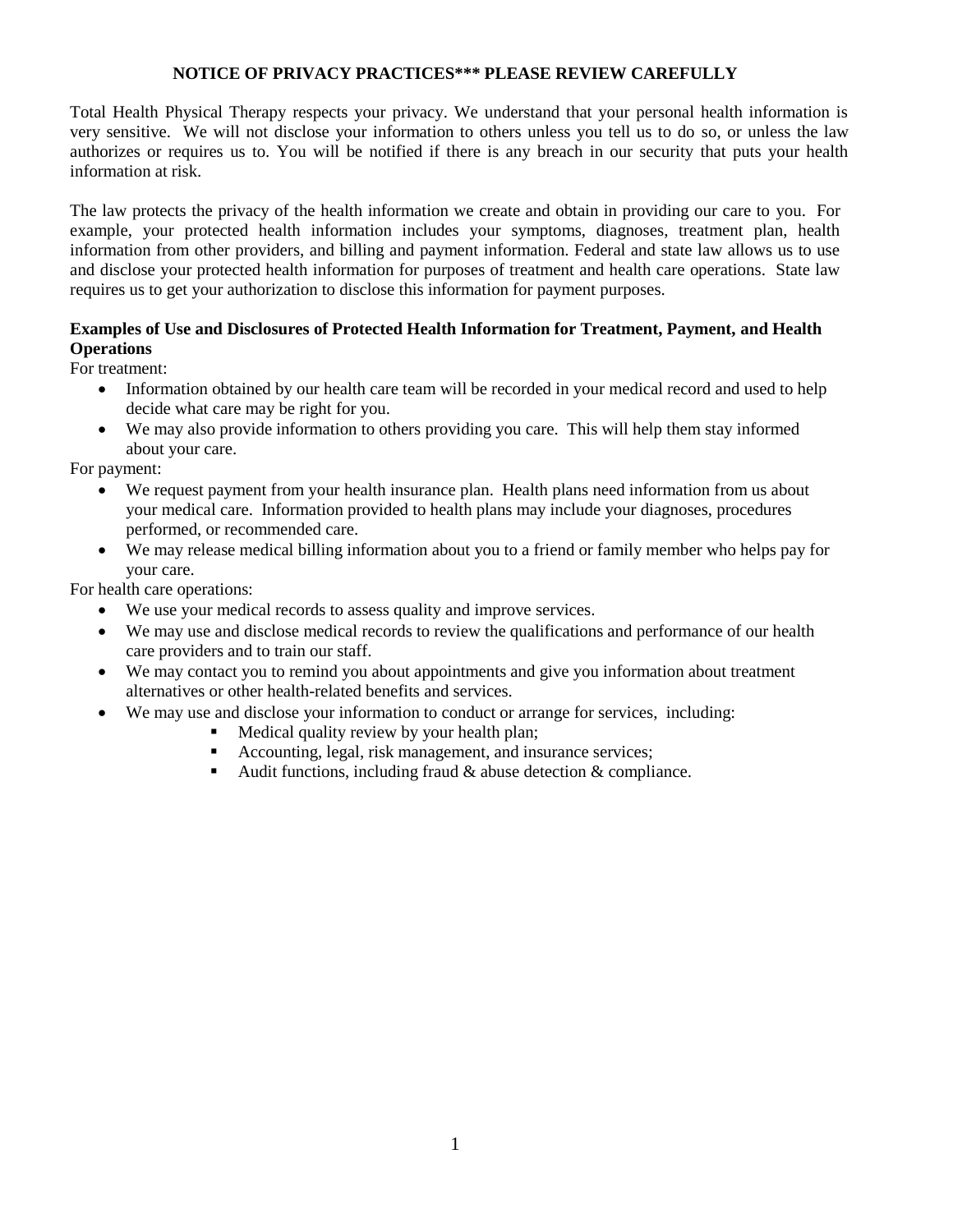# **Your Health information Rights**

The health and billing records we create and store are the property of the practice. The protected health information in it, however, generally belongs to you.

You have a right to:

- Receive, read and ask questions about this Notice;
- Ask us to restrict certain uses and disclosures. You must deliver this request in writing to us. We are not always required to grant the request. However, if you choose to pay cash for services here, you may request that we not disclose information to your health insurance and we must comply.
- Request and receive from us a paper copy of the most current Notice of Privacy Practices for Protected Health Information.
- Request that you be allowed to see and get a copy of your protected health information. You may make this request in writing.
- Have us review a denial of access to your health information except in certain circumstances;
- Ask us to change your health information. You may give us this request in writing. You may write a statement of disagreement if your request is denied. It will be stored in your medical record, and included with any release of your record.
- When you request, we will give you a list of disclosures of your health information. The list will not include disclosures to third party payers. You may receive this information without charge once every 12 months.
- Ask that your health information be given to you by another means or at another location. Please sign, date, and give us your request in writing.
- Cancel prior authorizations to use or disclose health information that has already been released. It also does not affect any action taken before we have it. Sometimes you cannot cancel an authorization if its purpose was to obtain insurance.

For help with these rights during normal business hours, please contact the Office Manager at (360)426-0175 or request a copy from the receptionist.

## **Our Responsibilities**

We are required to:

- Keep your protected health information private;
- Give you this Notice;
- Follow the terms of this Notice.

We have the right to change our practices regarding the protected health information we maintain. If we make changes, we will update this Notice. You may receive the most recent copy of this Notice by calling and asking for it or by visiting our office to pick one up.

## **To Ask for Help or Complain**

If you have questions, want more information, or want to report a problem about the handling of your protected health information, you may contact the Office Manager or Owner at (360)426- 0175.

If you believe your privacy rights have been violated, you may discuss your concerns with any staff member. You may also deliver a written complaint to the Office Manager at our office. You may also file a complaint with the U.S. Secretary of Health and Human Services. You will not be penalized for filing a complaint.